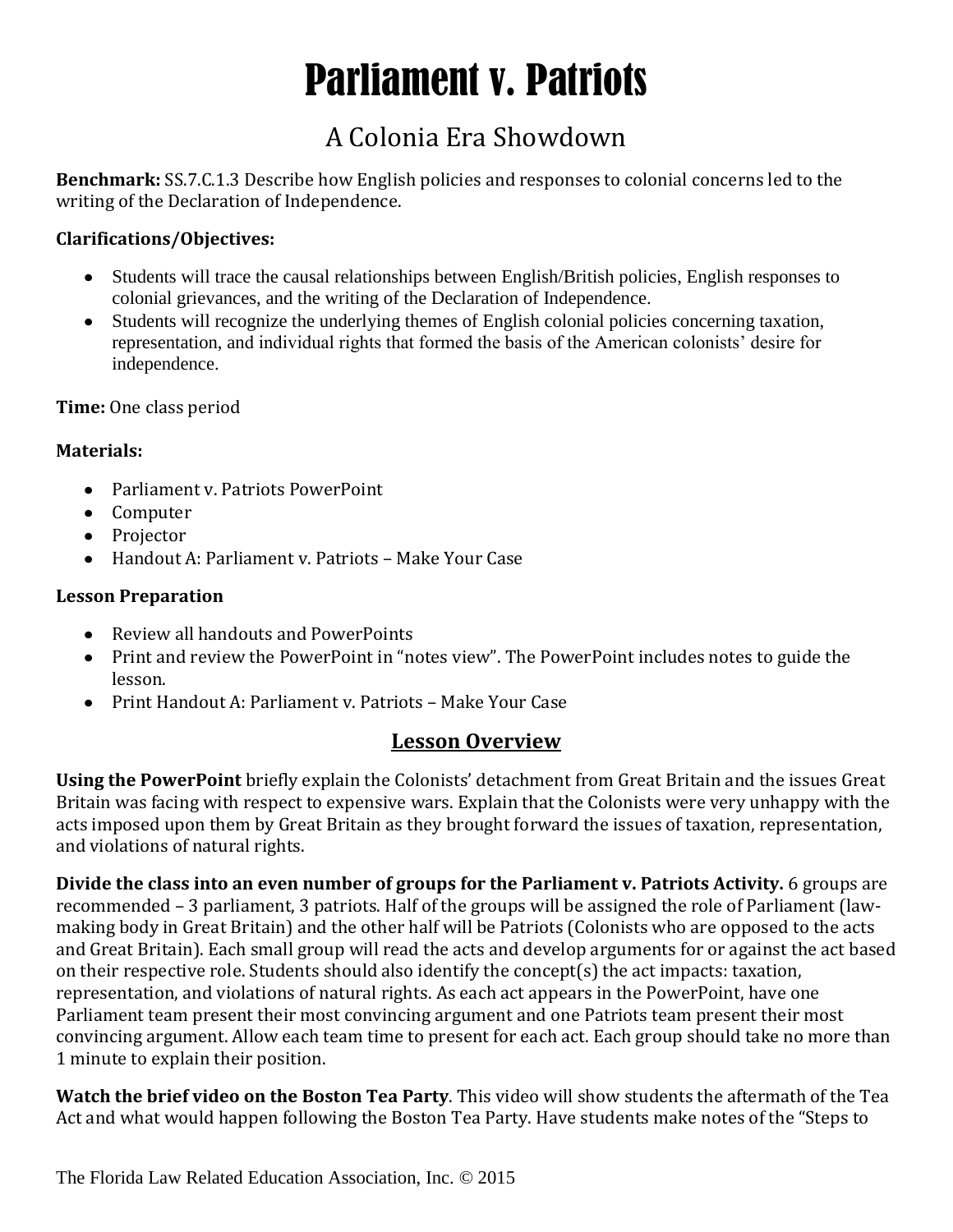Independence" as the PowerPoint continues. Watch the "Too Late to Apologize" video provided in the PowerPoint.

**Check for Understanding** The final slide will include a question from the End of Course Exam Item Specifications book. Have the students independently write down their answer and ask student to explain how they made their decision.